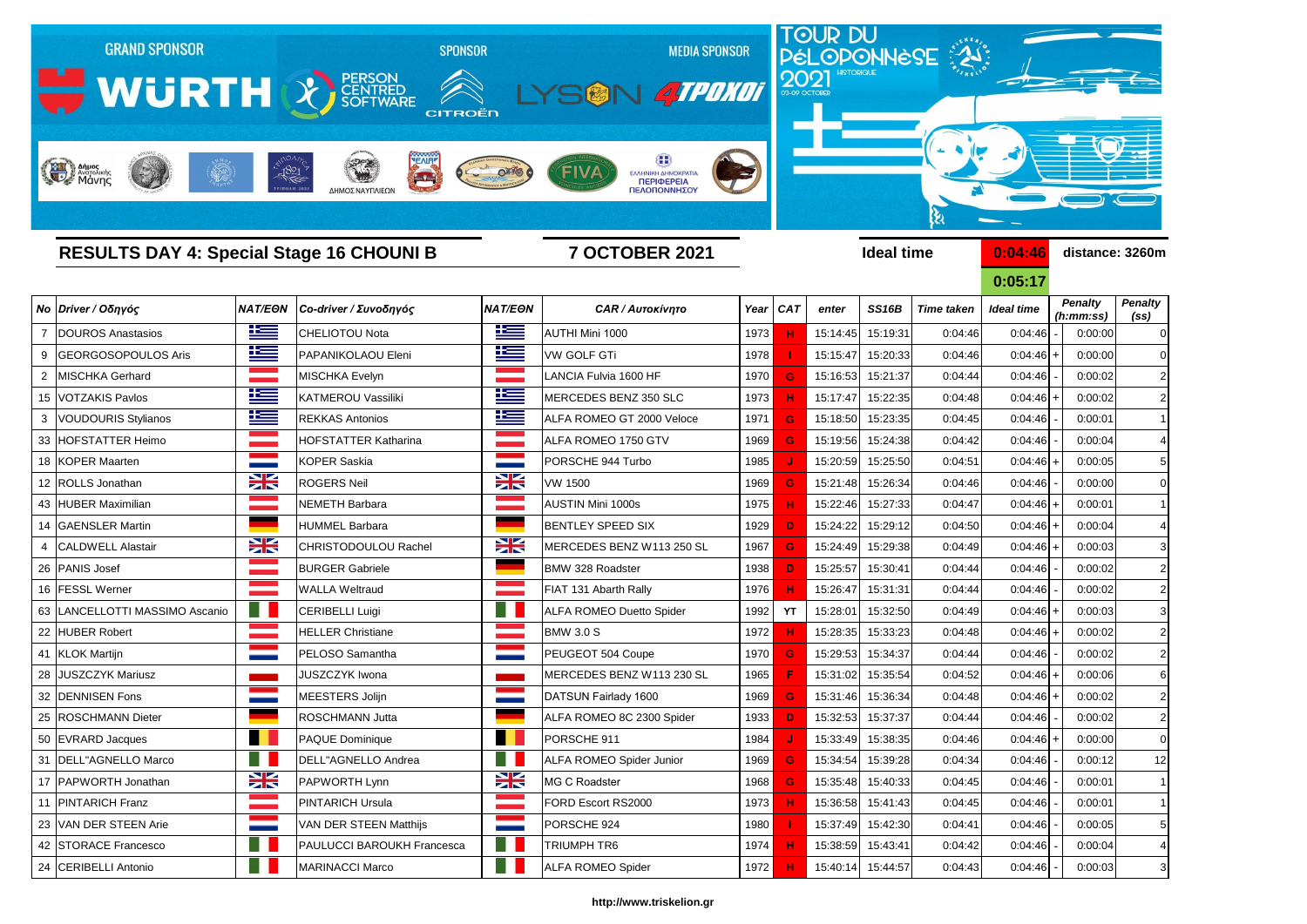

| <b>RESULTS DAY 4: Special Stage 16 CHOUNI B</b> |                                  |                    |                          | <b>7 OCTOBER 2021</b>  |                                       |      |            |          | <b>Ideal time</b> |                   | 0:04:46     | distance: 3260m             |                        |
|-------------------------------------------------|----------------------------------|--------------------|--------------------------|------------------------|---------------------------------------|------|------------|----------|-------------------|-------------------|-------------|-----------------------------|------------------------|
|                                                 |                                  |                    |                          |                        |                                       |      |            |          |                   |                   | 0:05:17     |                             |                        |
|                                                 | Νο Driver / Οδηγός               | <b>NAT/EON</b>     | Co-driver / Συνοδηγός    | <b>NAT/EON</b>         | <b>CAR / Αυτοκίνητο</b>               | Year | <b>CAT</b> | enter    | <b>SS16B</b>      | <b>Time taken</b> | Ideal time  | <b>Penalty</b><br>(h:mm:ss) | <b>Penalty</b><br>(SS) |
|                                                 | 45 MORAITIS Nikolaos             | <u>is a</u>        | <b>KOKKINOU Vera</b>     | <u>iks </u>            | LADA BA3-2101                         | 1978 |            | 15:41:00 | 15:45:48          | 0:04:48           | 0:04:46     | 0:00:02                     | 2                      |
|                                                 | 34 OLSZEWSKI Jerzy               |                    | <b>SCHELFHOUT Lieve</b>  | a se                   | MERCEDES BENZ W113 280 SL             | 1969 | G.         | 15:42:29 | 15:46:53          | 0:04:24           | 0:04:46     | 0:00:22                     | 22                     |
|                                                 | 54 GIUSTINI Carlo                |                    | <b>MIZINA Svetlana</b>   | ١H                     | <b>ALFA ROMEO Giulietta Spider</b>    | 1957 | Е.         | 15:44:03 | 15:49:24          | 0:05:21           | 0:05:17     | 0:00:04                     | 4                      |
|                                                 | 21 KNUCHEL Ulrich                | ÷                  | <b>KNUCHEL Verena</b>    | ÷                      | <b>TRIUMPH Dolomite</b>               | 1977 |            | 15:44:59 | 15:49:50          | 0:04:51           | 0:04:46     | 0:00:05                     |                        |
|                                                 | 19 BOSMA Jaap                    |                    | BOSMA-MEINSMA Agatha     |                        | PEUGEOT 404 XC7                       | 1971 | G.         | 15:45:59 | 15:50:42          | 0:04:43           | 0:04:46     | 0:00:03                     | 3                      |
|                                                 | 60 NOBLE John                    | $\frac{1}{2}$      | NOBLE Jean               | X                      | MERCEDES BENZ 280SL                   | 1970 | G          | 15:47:58 | 15:53:17          | 0:05:19           | 0:05:17     | 0:00:02                     | 2                      |
|                                                 | 58 BEECHENER Richard             | $\frac{1}{2}$      | <b>BEECHENER Anja</b>    | X                      | MERCEDES BENZ W113 230 SL             | 1964 |            | 15:48:07 | 15:52:57          | 0:04:50           | 0:04:46     | 0:00:04                     | 4                      |
| $\overline{1}$                                  | ARVANITIS Nikolaos*              | 些                  | CHARALAMPAKI Ioanna*     | <u>is </u>             | AUSTIN Healey 100/4 BN2               | 1956 |            | 15:49:06 | 15:53:53          | 0:04:47           | 0:04:46     | 0:00:01                     |                        |
|                                                 | 57 STIPCICH Pierluigi            |                    | <b>TOMBOLINI Alfredo</b> | ۰ı                     | <b>ALFA ROMEO Giulia Spider</b>       | 1962 |            | 15:50:55 | 15:56:12          | 0:05:17           | 0:05:17     | 0:00:00                     | 0                      |
|                                                 | 61 ADRIAENS Serge                | <b>Talent</b>      | <b>BELMANS Danielle</b>  | n e s                  | PORSCHE 911                           | 1989 | YT         | 15:50:46 | 15:55:44          | 0:04:58           | 0:04:46     | 0:00:12                     | 12                     |
|                                                 | 56 MOTTIRONI Pierluigi           |                    | QUINTILIANI Daniela      |                        | <b>ALFA ROMEO Giulia Sprint</b>       | 1962 |            | 15:52:53 | 15:58:07          | 0:05:14           | 0:05:17     | 0:00:03                     |                        |
|                                                 | 48 WOLHFART Volker               |                    | LAUTON Karin             | H                      | PORSCHE 911 SC                        | 1980 |            | 15:52:45 | 15:57:38          | 0:04:53           | 0:04:46     | 0:00:07                     |                        |
|                                                 | 36 MLCOCH Hansi                  |                    | <b>STEIDLER Burgi</b>    |                        | <b>ALFA ROMEO Junior Sport Zagato</b> | 1970 |            | 15:53:50 | 15:58:32          | 0:04:42           | 0:04:46     | 0:00:04                     | 4                      |
|                                                 | 52 LAGIOS Miltiades              | 些                  | <b>KOUTSIS Ioannis</b>   | <u>is </u>             | MERCEDES BENZ W191/170 DS             | 1953 |            | 16:09:09 | 16:14:05          | 0:04:56           | 0:04:46     | 0:00:10                     | 10                     |
|                                                 | 47 STEFOU Alexandros             | <u>ik –</u>        | ZACHAROPOULOS Nikolaos   | <u>ik s</u>            | NISSAN A10 Violet                     | 1980 |            | 15:56:04 | 16:00:49          | 0:04:45           | 0:04:46     | 0:00:01                     |                        |
|                                                 | 51 ZACHOPOULOU-ANTONATOU Christi |                    | ZACHOPOULOU Miranda      | 华                      | LANCIA Fulvia Coupe 1,3s              | 1973 |            | 15:57:03 | 16:01:48          | 0:04:45           | 0:04:46     | 0:00:01                     |                        |
|                                                 | 27 LUZI Lucio                    |                    | MAMBRETTI Anna           | ٠                      | JAGUAR XK120 OTS                      | 1951 |            | 15:58:00 | 16:02:16          | 0:04:16           | 0:04:46     | 0:00:30                     | 30                     |
|                                                 | 35 MOSCICKI Artur                |                    | <b>MOSCICKI Adrian</b>   |                        | MERCEDES BENZ W113 280 SL             | 1969 | G.         | 15:58:57 | 16:03:41          | 0:04:44           | 0:04:46     | 0:00:02                     | 2                      |
|                                                 | 55 FILIPOWICZ Tomasz             |                    | RODEK Joanna Lidia       |                        | MERCEDES BENZ W121 190 SL             | 1959 |            | 15:59:54 | 16:04:39          | 0:04:45           | 0:04:46     | 0:00:01                     |                        |
|                                                 | 40 BANTZIS Antonios              | Ñ<br><u>expert</u> | PAPASOTIRIOU Dimosthenis | Ñ<br>$\equiv$ $\equiv$ | LANCIA Beta Montecarlo                | 1976 |            |          | 16:01:35 16:06:33 | 0:04:58           | $0:04:46$ + | 0:00:12                     | 12                     |
|                                                 | 39 KEMPE Jim                     |                    | <b>KEMPE Hennie</b>      | <b>Contract</b>        | ALFA ROMEO GIULIA                     | 1971 | G          | 16:01:50 | 16:06:34          | 0:04:44           | 0:04:46     | 0:00:02                     | $\overline{2}$         |
|                                                 | 49 OGNEAN Viorel                 |                    | <b>OGNEAN Levana</b>     | a pro                  | <b>TOYOTA Celica Supra</b>            | 1982 |            |          | 16:03:10 16:07:57 | 0:04:47           | 0:04:46     | 0:00:01                     | 1                      |
|                                                 | 46 KUIPER Remco                  |                    | <b>WANTIA Jordy</b>      |                        | DATSUN 180B                           | 1978 |            |          | 16:03:59 16:08:48 | 0:04:49           | 0:04:46     | 0:00:03                     | 3                      |
|                                                 | 20 FOWLER David                  | $\geq$             | <b>BARNICOAT James</b>   | $\frac{1}{2}$          | <b>TRIUMPH Spitfire MKII</b>          | 1965 |            |          | 16:04:58 16:09:34 | 0:04:36           | 0:04:46     | 0:00:10                     | 10                     |
|                                                 | 59 SAMARAS Alexandros            | <u>ik s</u>        | <b>SAMARA Alexandra</b>  | <u>ik s</u>            | ROLLS ROYCE SILVER SHADOW             | 1968 | G          |          | 16:07:58 16:14:02 | 0:06:04           | 0:05:17     | 0:00:47                     | 47                     |
|                                                 | 38 DUPEN Ella                    | X                  | CHRISTODOULOU Sophia     | X                      | VW Beetle 1300                        | 1971 | G          |          | 16:08:13 16:13:31 | 0:05:18           | $0:05:17$ + | 0:00:01                     | $\mathbf{1}$           |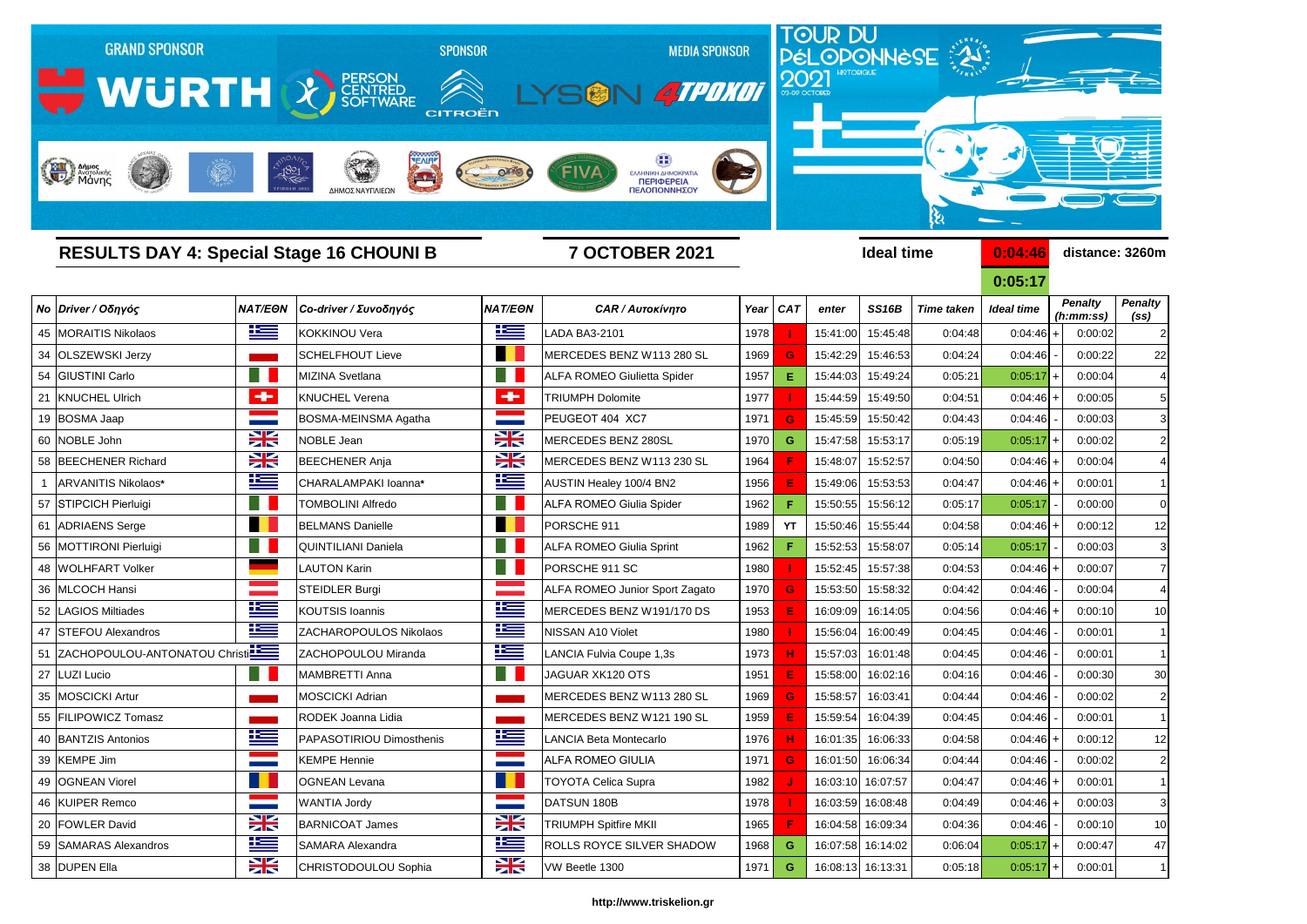

| <b>RESULTS DAY 4: Special Stage 16 CHOUNI B</b> |                           |                |                               | <b>7 OCTOBER 2021</b> |                                   |      |            |          | <b>Ideal time</b>  | 0:04:46           | distance: 3260m   |                             |                                     |
|-------------------------------------------------|---------------------------|----------------|-------------------------------|-----------------------|-----------------------------------|------|------------|----------|--------------------|-------------------|-------------------|-----------------------------|-------------------------------------|
|                                                 |                           |                |                               |                       |                                   |      |            |          |                    |                   | 0:05:17           |                             |                                     |
|                                                 | Νο Driver / Οδηγός        | <b>NAT/EON</b> | Co-driver / Συνοδηγός         | <b>NAT/EON</b>        | <b>CAR / Αυτοκίνητο</b>           |      | Year   CAT | enter    | SS <sub>16</sub> B | <b>Time taken</b> | <b>Ideal time</b> | <b>Penalty</b><br>(h:mm:ss) | <b>Penalty</b><br>(s <sub>s</sub> ) |
|                                                 | 44 NIETRZEBA Adam         |                | <b>LYSON Tomasz</b>           |                       | <b>BUICK Century Custom Wagon</b> | 1976 |            | 16:08:51 | 16:15:54           | 0:07:03           | 0:04:46           | 0:02:17                     | 137                                 |
|                                                 | 8 BUSH Julian             | $\geq$         | <b>PAPWORTH Simon</b>         | X                     | ALFA ROMEO 1750 Spider            | 1971 | G          |          |                    |                   | 0:04:46           | 0:04:46                     | 300                                 |
|                                                 | 37 MALUSZYNSKA Joanna     |                | DOBANIEWICZ-GRABOWSKA Magdale |                       | MERCEDES BENZ W113 280 SL         | 1970 | G          | 16:09:00 | 16:14:04           | 0:05:04           | 0:04:46           | 0:00:18                     | 18                                  |
|                                                 | 62 SATRAZEMI Maria        | <u>is </u>     | <b>RALLI Sia</b>              | <u>is</u>             | <b>ALFA ROMEO Spider S4</b>       | 1990 | YT         |          | 16:11:37 16:17:10  | 0:05:33           | 0:04:46           | 0:00:47                     | 47                                  |
| 6                                               | KEIJSER Ton**             |                | <b>KEIJSER Mariken</b>        |                       | <b>MGA Roadster</b>               | 1958 | Е          |          |                    |                   | 0:04:46           | 0:04:46                     | 300                                 |
|                                                 | VAN ZANTEN Edward**       |                | <b>VAN ZANTEN Mirjam</b>      |                       | PEUGEOT 504 Coupe                 | 1972 | н          |          |                    |                   | 0:04:46           | 0:04:46                     | 300                                 |
|                                                 | 29 POSMYK Jordan          |                | PALUCHOWSKI Pawel             |                       | MERCEDES BENZ W113 230 SL         | 1965 | F          |          |                    |                   | 0:04:46           | 0:04:46                     | 300                                 |
|                                                 | 64 LOUMIDIS Aris          | <u>iks </u>    | LOUMIDI Lena                  | 些                     | <b>CORD Phaeton</b>               | 1936 | <b>SV</b>  |          |                    |                   | 0:04:46           | 0:04:46                     | 300                                 |
|                                                 | 53 KARIOTIS Ioannis       | 坚              | <b>KARIOTI Maria</b>          | <u>ik –</u>           | <b>DKW 3=6</b>                    | 1960 | Е          |          |                    |                   | 0:05:17           | 0:05:17                     | 300                                 |
|                                                 | 65 SINANOGLOU Athanasios  | <u>is –</u>    | SANTAMOURI Danae-Sake         | 些                     | PORSCHE 356 B s cabriolet         | 1963 | SV         |          |                    |                   | 0:04:46           | 0:04:46                     | 300                                 |
|                                                 | 66   INGLESSIS Ioannis    | <u> اکتا</u>   | KAMILARI Anna-Maria           | <u>ik s</u>           | CHEVROLET Corvette C2             | 1965 | SV         |          |                    |                   | 0:04:46           | 0:04:46                     | 300                                 |
|                                                 | 81   KASTRINOS Alexandros | <u> اکتا</u>   | <b>TBA</b>                    | 些                     | <b>PAN KAR BEACH BUGGY</b>        | 1967 | SV         |          |                    |                   | 0:04:46           | 0:04:46                     | 300                                 |
|                                                 | 67 CHRYSOSPATHIS Ioannis  | <u>iks </u>    | <b>VELONI Anny</b>            | <u>ik –</u>           | PORSCHE 911T                      | 1971 | SV         |          |                    |                   | 0:04:46           | 0:04:46                     | 300                                 |
|                                                 | 68 ARVANITIS Grigoris     | <u>resp</u>    | <b>ARVANITI Foteini</b>       | 些                     | LANCIA Fulvia Coupe 1,3s          | 1972 | <b>SV</b>  |          |                    |                   | 0:04:46           | 0:04:46                     | 300                                 |
|                                                 | 69 NTZOUMANIS Athanasios  | <u>iks </u>    | ZACHARIS KONSTANTINOS         | 些                     | LANCIA Fulvia Coupe 1,3s          | 1973 | ${\sf SV}$ |          |                    |                   | 0:04:46           | 0:04:46                     | 300                                 |
|                                                 | 70 KOTTIS Vasileios       | <u>ik –</u>    | <b>TBA</b>                    | 些                     | <b>BMW 2002</b>                   | 1974 | <b>SV</b>  |          |                    |                   | 0:04:46           | 0:04:46                     | 300                                 |
|                                                 | 76 NTOULIAS Andreas       | <u>k </u>      | <b>NTOULIAS Michael</b>       | 些                     | FIAT 124 ABARTH                   | 1974 | <b>SV</b>  |          |                    |                   | 0:04:46           | 0:04:46                     | 300                                 |
|                                                 | 82 DAGRES Athanasios      | 些              | <b>DAGRES Georgios</b>        | 些                     | MERCEDES BENZ 220                 | 1974 | SV         |          |                    |                   | 0:04:46           | 0:04:46                     | 300                                 |
|                                                 | 71 NIKOLOPOULOU Eleni     | <u>is </u>     | <b>GEORGILIS Kostis</b>       | 华                     | <b>VW 1300</b>                    | 1976 | SV         |          |                    |                   | 0:04:46           | 0:04:46                     | 300                                 |
|                                                 | 72 MATSOUKIS Petros       | ٢              | MALIAKI Maria                 | Ī<br><u> Maria Ba</u> | MERCEDES BENZ W123 Coupe          |      | 1978 SV    |          |                    |                   | 0:04:46           | 0:04:46                     | 300                                 |
|                                                 | 73 KONTOGIORGIS Spyridon  | <u>is </u>     | <b>ANDRIOTIS Konstantinos</b> | <u>is =</u>           | FIAT X1/9                         | 1980 | SV         |          |                    |                   | 0:04:46           | 0:04:46                     | 300                                 |
|                                                 | 74 DESYLAS Spyros         | <u>is </u>     | <b>DESYLA Aikaterini</b>      | <u>is </u>            | PORSCHE 911T                      | 1980 | SV         |          |                    |                   | 0:04:46           | 0:04:46                     | 300                                 |
|                                                 | 75 MERTINOS Akis          | <u> Kan</u>    | <b>KYPRAIOS Gerasimos</b>     | <u>ik –</u>           | FORD Fiesta MK1                   | 1981 | SV         |          |                    |                   | 0:04:46           | 0:04:46                     | 300                                 |
|                                                 | 79 KONSTANTAKOS Georgios  | 些              | <b>VICKY Zoe</b>              | <u>ik –</u>           | <b>MATRA MURENA</b>               | 1981 | SV         |          |                    |                   | 0:04:46           | 0:04:46                     | 300                                 |
|                                                 | 77 PALAIOLOGOS Ioannis    | ٢Ŧ             | <b>STRANTZALI Maria</b>       | <u>is –</u>           | LOTUS Excel                       | 1984 | SV         |          |                    |                   | 0:04:46           | 0:04:46                     | 300                                 |
|                                                 | 78 ZAFIRAKIS Ioannis      | <u> Kanad</u>  | PATELIDA Kaliopi              | <u>ik s</u>           | <b>TOYOTA Celica-Supra</b>        | 1984 | SV         |          |                    |                   | 0:04:46           | 0:04:46                     | 300                                 |